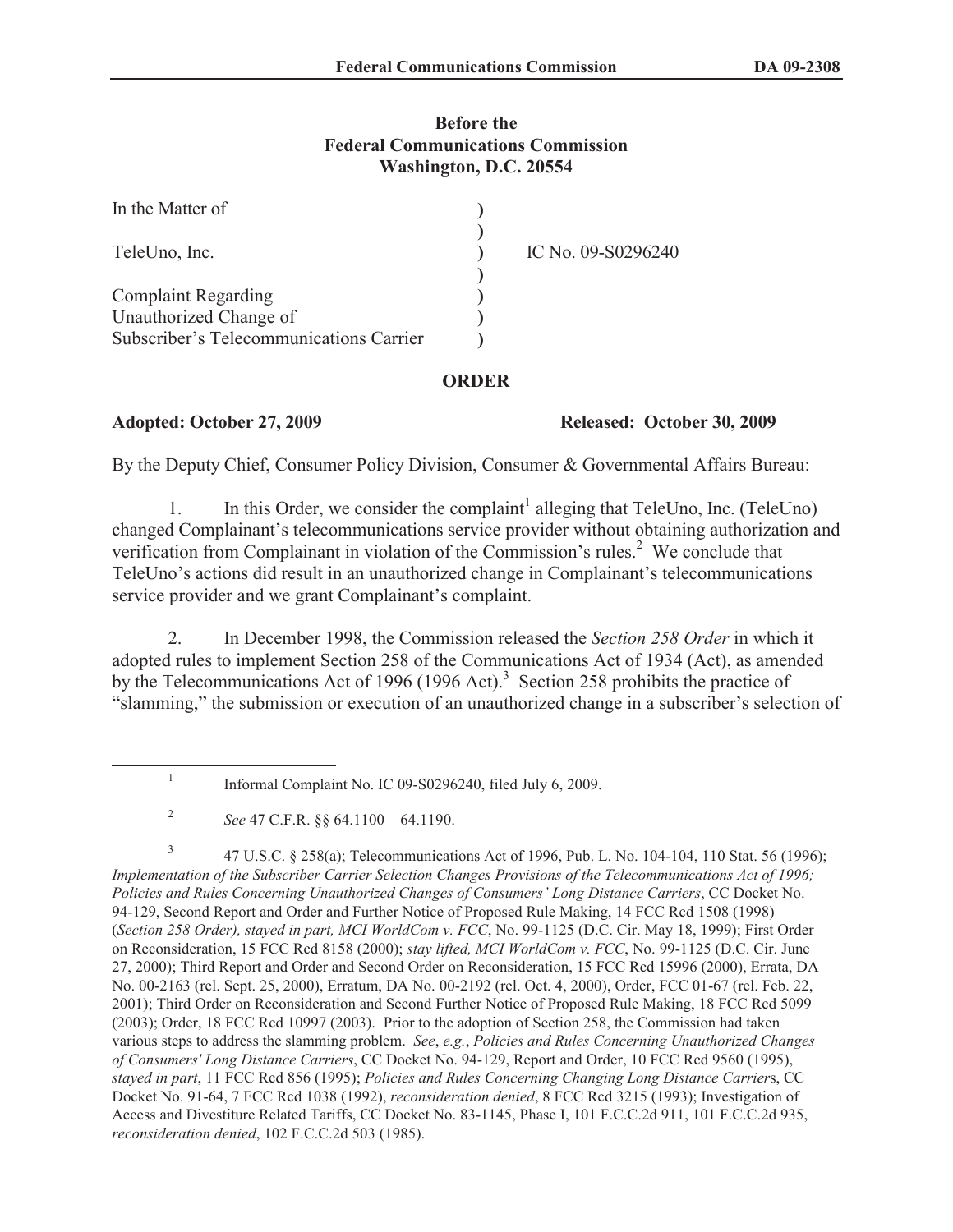a provider of telephone exchange service or telephone toll service.<sup>4</sup> In the *Section 258 Order*, the Commission adopted aggressive new rules designed to take the profit out of slamming, broadened the scope of the slamming rules to encompass all carriers, and modified its existing requirements for the authorization and verification of preferred carrier changes. The rules require, among other things, that a carrier receive individual subscriber consent before a carrier change may occur.<sup>5</sup> Pursuant to Section 258, carriers are absolutely barred from changing a customer's preferred local or long distance carrier without first complying with one of the Commission's verification procedures.<sup>6</sup> Specifically, a carrier must: (1) obtain the subscriber's written or electronically signed authorization in a format that meets the requirements of Section 64.1130; (2) obtain confirmation from the subscriber via a toll-free number provided exclusively for the purpose of confirming orders electronically; or (3) utilize an independent third party to verify the subscriber's order.<sup>7</sup>

3. The Commission also has adopted liability rules. These rules require the carrier to absolve the subscriber where the subscriber has not paid his or her bill. In that context, if the subscriber has not already paid charges to the unauthorized carrier, the subscriber is absolved of liability for charges imposed by the unauthorized carrier for service provided during the first 30 days after the unauthorized change.<sup>8</sup> Where the subscriber has paid charges to the unauthorized carrier, the Commission's rules require that the unauthorized carrier pay 150% of those charges to the authorized carrier, and the authorized carrier shall refund or credit to the subscriber 50% of all charges paid by the subscriber to the unauthorized carrier.<sup>9</sup> Carriers should note that our actions in this order do not preclude the Commission from taking additional action, if warranted, pursuant to Section 503 of the Act. $^{10}$ 

4. We received Complainant's complaint on July 6, 2009, alleging that Complainant's telecommunications service provider had been changed to TeleUno without Complainant's authorization. Pursuant to Sections 1.719 and 64.1150 of our rules,<sup>11</sup> we notified

4 47 U.S.C. § 258(a).

5 *See* 47 C.F.R. § 64.1120.

7 *See* 47 C.F.R. § 64.1120(c). Section 64.1130 details the requirements for letter of agency form and content for written or electronically signed authorizations. 47 C.F.R. § 64.1130.

8 *See* 47 C.F.R. §§ 64.1140, 64.1160. Any charges imposed by the unauthorized carrier on the subscriber for service provided after this 30-day period shall be paid by the subscriber to the authorized carrier at the rates the subscriber was paying to the authorized carrier at the time of the unauthorized change. *Id.*

9 *See* 47 C.F.R. §§ 64.1140, 64.1170.

<sup>10</sup> *See* 47 U.S.C. § 503.

<sup>11</sup> 47 C.F.R. § 1.719 (Commission procedure for informal complaints filed pursuant to Section 258 of the Act); 47 C.F.R. § 64.1150 (procedures for resolution of unauthorized changes in preferred carrier).

<sup>6</sup> 47 U.S.C. § 258(a).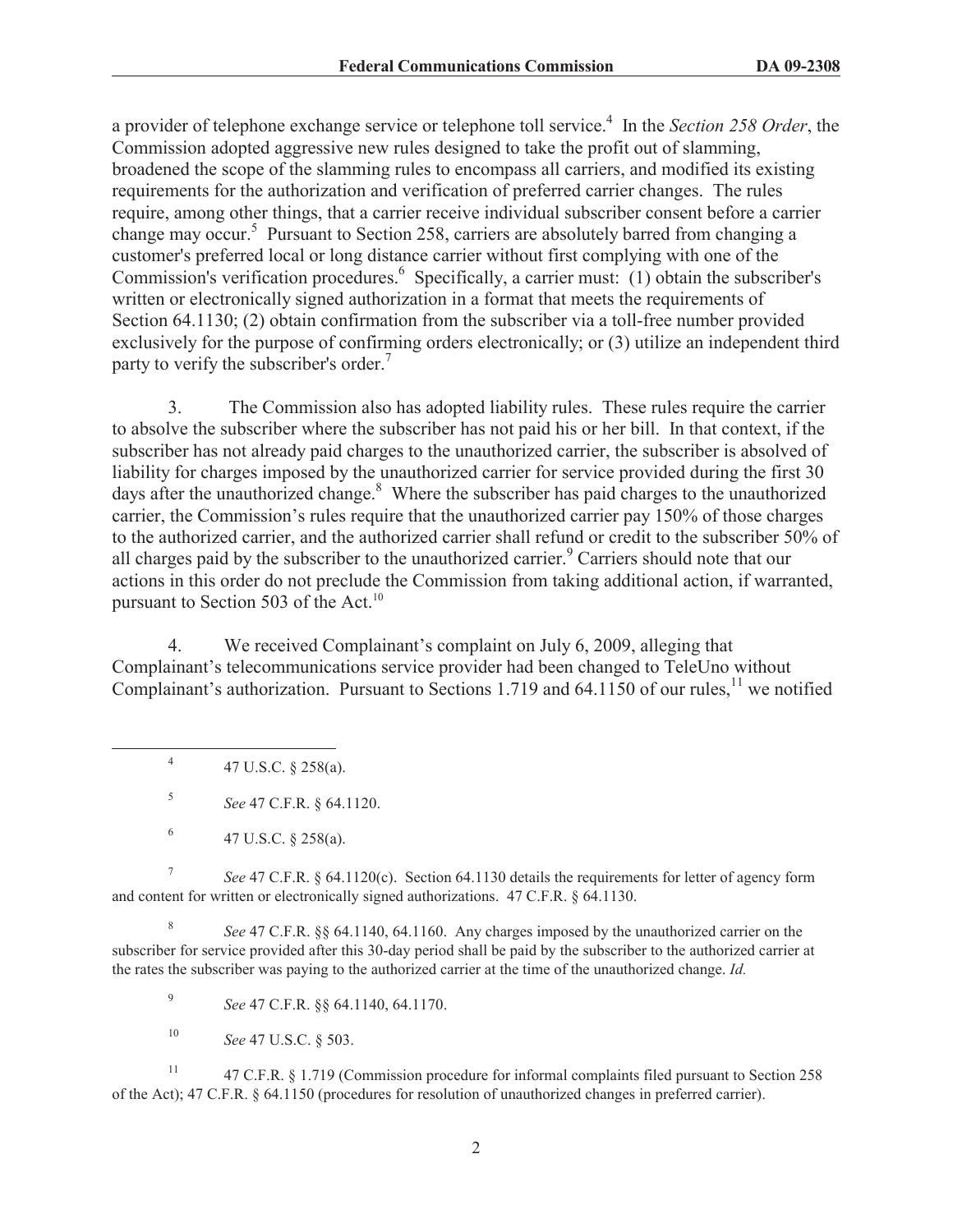TeleUno of the complaint and TeleUno responded on August 21, 2009.<sup>12</sup> TeleUno states that authorization was received and confirmed through third party verification (TPV). We have reviewed the TPV filed with TeleUno's response and find that the third party verifier failed to confirm that the person on the call was authorized to make the carrier change, as required by our rules.<sup>13</sup> We find that TeleUno did not provide clear and convincing evidence that the person on the call was authorized to make the carrier change. Therefore, we find that TeleUno's actions resulted in unauthorized changes in Complainant telecommunications service provider and we discuss TeleUno's liability below.<sup>14</sup>

5. TeleUno must remove all charges incurred for service provided to Complainant for the first thirty days after the alleged unauthorized change in accordance with the Commission's liability rules.<sup>15</sup> We have determined that Complainant is entitled to absolution for the charges incurred during the first thirty days after the unauthorized change occurred and that neither Complainant's authorized carrier nor TeleUno may pursue any collection against Complainant for those charges.<sup>16</sup> Any charges imposed by TeleUno on the subscriber for service provided after this 30-day period shall be paid by the subscriber to their authorized carrier at the rates the subscriber was paying to their authorized carrier at the time of the unauthorized change.<sup>17</sup>

6. Accordingly, IT IS ORDERED that, pursuant to Section 258 of the Communications Act of 1934, as amended, 47 U.S.C. § 258, and Sections 0.141, 0.361 and 1.719 of the Commission's rules, 47 C.F.R. §§ 0.141, 0.361, 1.719, the complaint filed against TeleUno IS GRANTED.

7. IT IS FURTHER ORDERED that, pursuant to Section 64.1170(d) of the Commission's rules, 47 C.F.R. § 64.1170(d), Complainant is entitled to absolution for the charges incurred during the first thirty days after the unauthorized change occurred and neither Complainant's authorized carrier nor TeleUno may pursue any collection against Complainant for those charges.

<sup>13</sup> *See* 47 C.F.R. § 64.1120(c)(3)(iii).

<sup>14</sup> If Complainant is unsatisfied with the resolution of this complaint, Complainant may file a formal complaint with the Commission pursuant to Section 1.721 of the Commission's rules, 47 C.F.R. § 1.721. Such filing will be deemed to relate back to the filing date of Complainant's informal complaint so long as the formal complaint is filed within 45 days from the date this order is mailed or delivered electronically to Complainant. *See* 47 C.F.R. § 1.719.

<sup>15</sup> *See* 47 C.F.R. § 64.1160(b).

<sup>16</sup> *See* 47 C.F.R. § 64.1160(d).

<sup>17</sup> *See* 47 C.F.R. §§ 64.1140, 64.1160.

<sup>12</sup> TeleUno's Response to Informal Complaint No. IC 09-S0296240, received August 21, 2009.